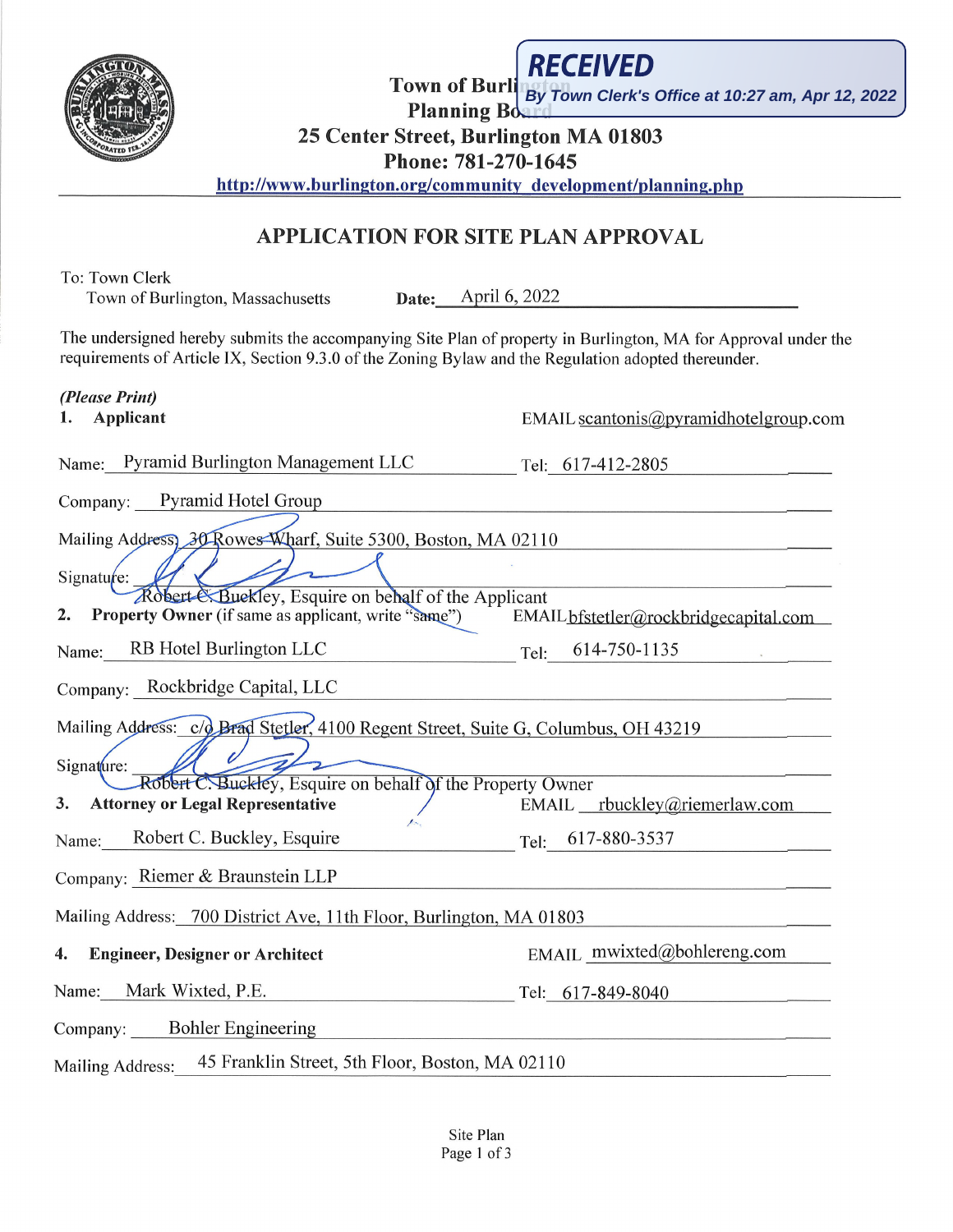### **5. Project Location** *&* Description

#### Address:

| 1 Burlington Mall Road (Burlington Marriott)                                                                     |                                                                                                                                 |           |
|------------------------------------------------------------------------------------------------------------------|---------------------------------------------------------------------------------------------------------------------------------|-----------|
| Map/Parcel No. $41-98-0$                                                                                         | Zoning District (s): Innovation District (I)                                                                                    |           |
| $452,115+\frac{1}{5}$ of (proposed lot area. See<br>Lot Area: ANR filing under separate cover.)                  | Existing GFA: 266,747+/- sf                                                                                                     |           |
| N/A no building modification proposed<br>GFA of Project: <u>Change</u> Final Site GFA: 266,747+/- sf (No change) |                                                                                                                                 |           |
| Brief Description of Project(attach addt'l pages if needed):                                                     | See cover letter and site plan materials for details. The Applicant proposes site improvements to enhance vehicular circulation |           |
| and pedestrian circulation through the integration of a new sidewalk and payers at the building entrance.        |                                                                                                                                 |           |
| 6. Deed of Property<br>Middlesex South Registry of Deeds<br>Recorded in                                          |                                                                                                                                 | Registry. |
| Book<br>$76782$ Page 153                                                                                         | Date Acquired: 1/26/2021                                                                                                        |           |
| 7. Cost<br>\$150,000.00<br><b>Construction Cost:</b>                                                             | Type: $\square$ New $\square$ Reconstruction $\nabla$ Alteration                                                                |           |

#### FILING INSTRUCTIONS

It is recommended that you call 781-270-1645 prior to filing an application to arrange a submission appointment with the Senior Planner

Upon completion of the application, file the following with the Planning Department:

- Completed original application (ALL PAGES)
- Twelve folded paper copies of the plan and any other documentation being submitted.
- One set of submittal material and plans must also be in electronic pdf format
- A certified abutters (within 300') list obtained from the Town Assessor's Office
- Application Fee (Check or Money Order made payable to The Town of Burlington)

The Planning Department will stamp the application "fee received", issue a receipt for the fee and retain the abutter's list, four copies of the plan and other documentation submitted along with the electronic copy. The original application and eight copies of the plan and other documentation will be returned to you for filing with the Town Clerk. This application is considered received on the date stamped by the Town Clerk.